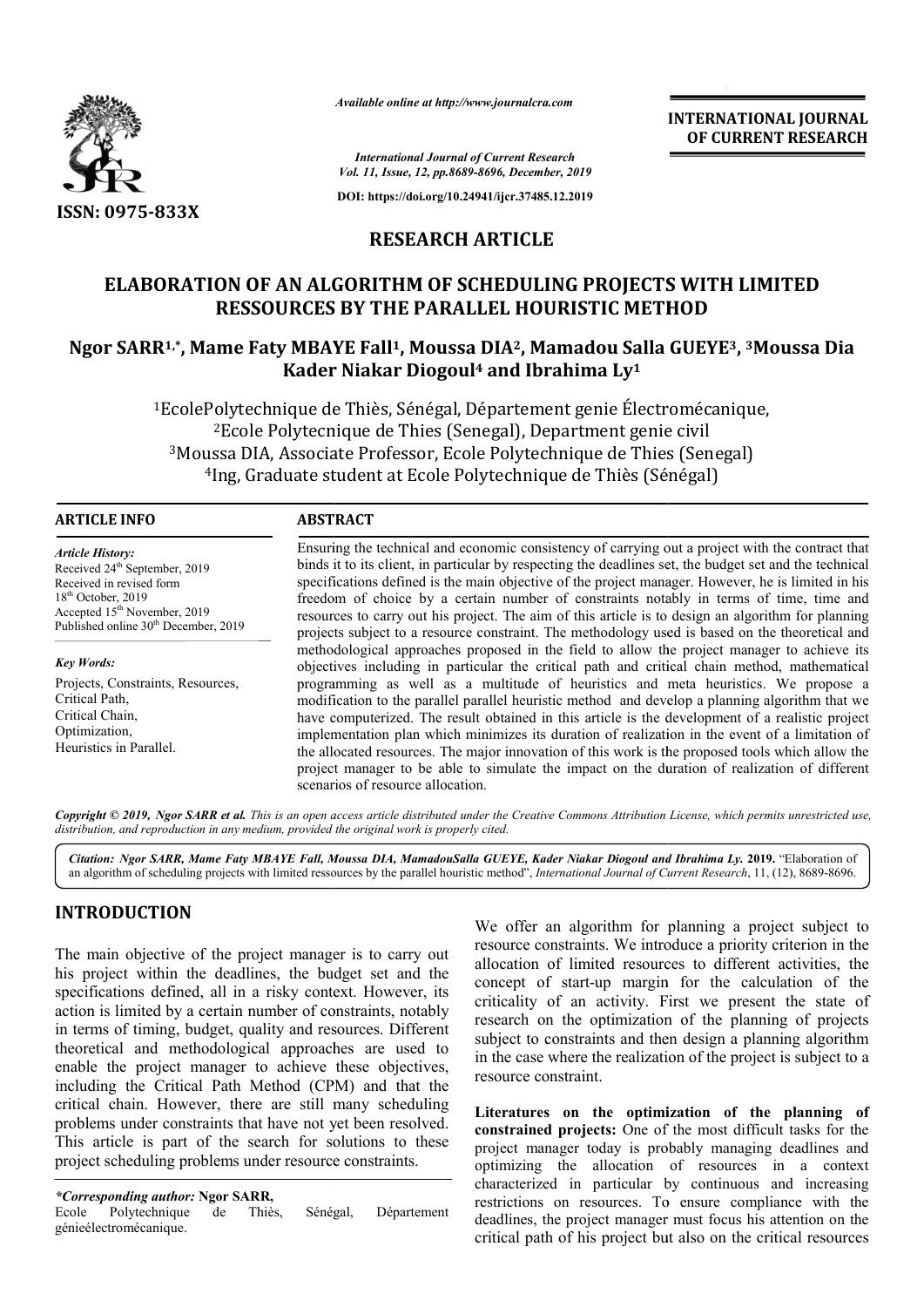used, especially those which are distributed over several projects. Several methods for optimizing project planning are proposed in the literature. Many researchers have studied the problem of optimizing project planning, in particular the optimal allocation of resources to the different tasks of a project when the resources allocated are limited. This type of project scheduling problem with limited resources is not resolved (Koné 2009). The researchers' objective is to propose a solution that minimizes the end date of the project, while respecting both the constraints of prior art and resources, which ensures that at all times of the project, the sum of the needs of the activities running should not exceed the capacity of the resource.

Other researchers have dealt with the problem of leveling such resources by trying to both allocate the resources to be allocated to the project and allocate them to different tasks while minimizing the overall duration of the project and thus its cost. In practice, the solution is to breakdown the problem into two stages. For our contribution, we will first try to determine the optimal resources to allocate to the project. The amounts of resources thus allocated to the project become limits. Next, we will plan the execution of the project tasks. By adopting this decomposition approach, several researchers leave the determination of the resources to be allocated to the discretion of managers and limit themselves to proposing methods to solve the problem of planning projects which consider the limits on the resources to be used as an exogenous decision (Herroelen et al. (1998) and Kolisch and Padman (2001)). There are two classes of contributions in this area: those dealing with the problem where it is assumed that each task can be performed in one way (characterized by a duration and a combination of fixed required resources) and those where there are several ways for the execution of each of the tasks (with variable execution times).

Many works aiming at solving this problem relate in particular to exact resolution methods and approximate methods. This work is based on various theoretical tools such as linear programming in whole numbers (PLNE), constraint programming, heuristics and meta-heuristics, and exact branch-and-bound methods. However, despite all this work, there are no exact methods for systematically resolving instances of more than sixty activities (Koné 2009). In the case where it is assumed that the duration of the tasks and the combination of resources required are fixed, some researchers have proposed optimal methods (Demeulemeester and Herroelen 1992) but most of them propose the use of heuristic methods (Boctor 1990,2005, Lee et al. 1996, Baar et al. 1997, Gemmil et al. 1997, Hartman 1998, Hartman et al. 2000 and Fleszar et al. 2003) notably the parallel heuristic method, the heuristic method in series, the Muller, de Wiest, Dewitte, Burgess and Killebrewmethods. This problem of leveling of resources consists in modifying the execution dates of tasks according to the resources available in order to reduce the fluctuation of their load by performing a scheduling in multiple stages. The literature on this methodology is abundant, see Bandollini et al. (1994), Younis (1996), Hegazi (1999), Son et al. (1999) and Hiyassat (2001). The serial algorithm reviews activities in order of priority. The scheduling of activities is carried out according to their start date at the earliest, respecting the constraints of precedence and resources. The parallel algorithm advances the project start date to the end date and schedules, for each date, activities that meet the precedence and resource constraints. If several activities can start on the same date but the resources are insufficient, the activities are selected according to the order of priority determined by the criticality of the activities. Rabbani et al. (2007) present a method combining multiple stage scheduling and the principles of the critical chain. They introduce a new priority rule used at decision points. The priority of an activity is the multiplication between its average duration and its criticality. Bruni et al. (2011) have developed a heuristic that uses the concept of joint probabilities to find a schedule that has a good probability of being respected. The SDGS heuristic (stochastic dynamic generation scheme) inspired by the parallel algorithm assumes that the functions for distributing the durations of activities are known. At each decision point, when one or more activities start, a conditional probability problem is solved. It allows you to choose the duration of the activities started, so that the probability that these activities delay the rest of the project does not exceed the chosen risk factor. This method has the advantage of solving this problem. However, the quality of the solutions found is comparable to that of the solutions found by the parallel algorithm in terms of the total duration of the project, often far from the minimum duration. For the optimization of project planning, some authors recommend the "critical chain" approach. which is an application of the theory of constraints to project management the fundamental principle is that the flow generated by an organization is limited by at least one process, that is to say a bottleneck or bottleneck. The critical chain proposes to provide practical answers to practices deemed ineffective, in particular:

- the overestimation of the time security margins allocated to each task,
- starting work at the last moment (or student syndrome),
- the use of the entire planned duration of a task even if the effective time for completion is much lower (Parkinson's law).

The critical chain approach helps the project manager to plan and manage a project through an optimization process linking the critical task-dependent path to the critical chain, that is to say the resource-dependent tasks, which determine the end date of the project. Although the method works well, Herroelen and Leus (2001) explain that its simplicity is dangerous and that it can generate unnecessarily large time buffers that do not protect the end date of the project well Zhang et al. (2011) also conclude that time stamps do not have to be as large as suggested in the literature. In addition, although this technique protects the end date of the project, it does not allow to know a priori the start date of the different activities of the project.

**Presentation of the optimization algorithm of resourceconstrained planning:** As Rabbani et al. (2007) the method we propose combines multi-stage scheduling and the principles of the critical chain. It introduces the start-up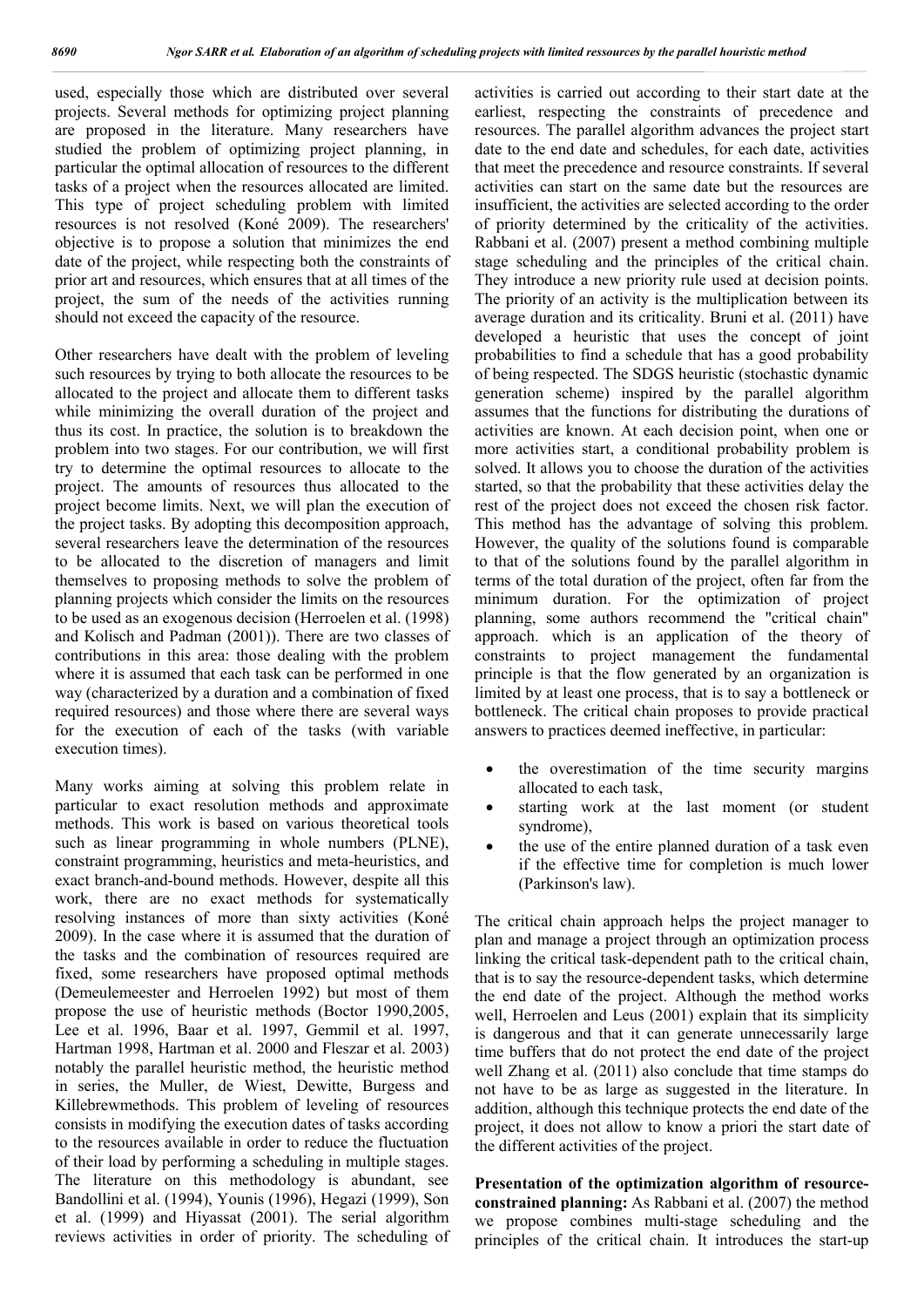margin as a new criticality criterion for activities used at decision points as a priority rule for the allocation of available resources. It uses the Critical Path Method (CPM) which is a planning algorithm which identifies the critical path.

#### **Basic notions of the CPM method**

The main basics of a CPM network are the activity (task), the duration of the activity, the event (stage, milestone or decision point), the dates of an event, the start dates and end of an activity, margins and paths. The activity (task, operation) is the actual accomplishment of a job. The event (step, milestone) is an important decision point in the job such as starting or ending an activity. A path is a set of sequential tasks (having an interdependent link) which connect two stages. There are two methods of representing the ordering of logical relationships between the activities of a CPM / PERT network: representing activities in nodes or boxes (used in MsProject) and representing activities on arcs (arrows) In this last case that we use in this article, we find two basic elements: the activity and the event.

An event is characterized by its earliest date (ED) and latest dzte(LD) as well as by a serial numberi.



 $i = event i$  immediate predecessor of j  $\,$ ;  $j = event j$  immediate successor to I; *ES* earliest date of event I ; LS Latest date of event I ; *D* duration /of activity ij ; *ES* earliest start time of activity ij; LS Latest start time of activity ij of activity ij ; EF earliest finish time of activity ij ; *LF* latest finish time of activity ij ; *TSLK* total slack of activity ij

#### **Le calcul des dates et des marges**

| $ED = Maximum (ED_i + D_{ii})$   |
|----------------------------------|
| $LD_i = Minimum (LD_i - D_{ii})$ |
| $ES_{ii} = ED_{i}$               |
| $LS_{ii} = LD_i - D_{ii}$        |
| $fEF_{ii} = ES_{ii} + t_{ii}$    |
| $fLF_{ii} = LS_{ii} + D_{ii}$    |
|                                  |

TSLKi=LSi-ESi=LFi-EFi

In table 1 we have the data of the treated example and the result of the calculations are given in table 2. The CPM network of the example is shown in Figure 1.

**Presentation of the algorithm:** In the case where resources are limited, a heuristic (approximate) method is used, the principle of which is to allocate resources so as to minimize delays. The scheduling of project activities consists in scheduling their execution over time, by allocating the necessary resources to them, without violating the constraints imposed (resource and priority constraints for example).

The heuristic method in parallel which constitutes an iterative process which begins at the first period corresponding to the beginning of the project and plans, period by period, the activities likely to start will be preferred. If, at a given period, two or more activities are competent for the same resource, it is allocated in priority to the activity that can start on this date and with the smallest start-up margin but whose need for the resource is lower. availability of the latter. The start-up margin is the difference between the activity start date and the current launch date (decision bridge). For activities that can start but do not have the resources available to do so, will be delayed until the next release of resources. If there is equality of priority between activities, the conflict is lifted by the use of a second priority criterion. We notably offer SPT (Shortest Processing Time) which gives priority to the task with the shortest completion time or MCF (Most Critical Followers) where priority is given to the task which is followed by the greatest number of tasks criticism.

Without resource limitation figure 2 shows the GANTT of the project with the start dates at Figure 3 shows the histogram of resource requirements and shows that the periodic resource requirements fluctuate from 2 to 14 in the case of planning without resource constraints. If a resource constraint is imposed, it will be necessary to redo the planning of activities so as to complete the project in a minimum duration. Suppose, for example, that only 6 resources are assigned to execute the project. We propose here the optimization procedure which is a modification of the heuristic method in parallel:

- Determine the amount of resources allocated to the project (given the problem);
- for each activity:
- determine its duration and resource requirements (given the problem)
- calculate its start date at the latest (dA),
- On the start date of the project, ie the period  $T = 0$ ,
- Determine the list of activities that can start;
- Calculate their margin on start-up (start date at the latest minus current start date) which gives their degree of criticality.
- Allocate the available resources as a priority to activities in ascending order of margins at start-up;
- Start activities that allocate sufficient resources;
- Calculate the end dates of the activities started;
- Determine the quantity of resource not allocated on this start date;
- Determine the date of the next release of resources (end of task closest);
- Determine the activities in the list in (3) that cannot be launched for lack of sufficient resources and delay them until the next date of release of resources;
- Determine the new start date T which is equal to the next release date of resources,
- determine the quantity of resources available (those released by activities completed on this date plus those not allocated on the previous start date)
- determine the new list of activities that can start (those previously delayed plus those that can start due to the completion of tasks)
- return to step 4 until all the activities have started;
- Determine the total duration of the project under resource constraint (it corresponds to the end date of the last activity to be completed).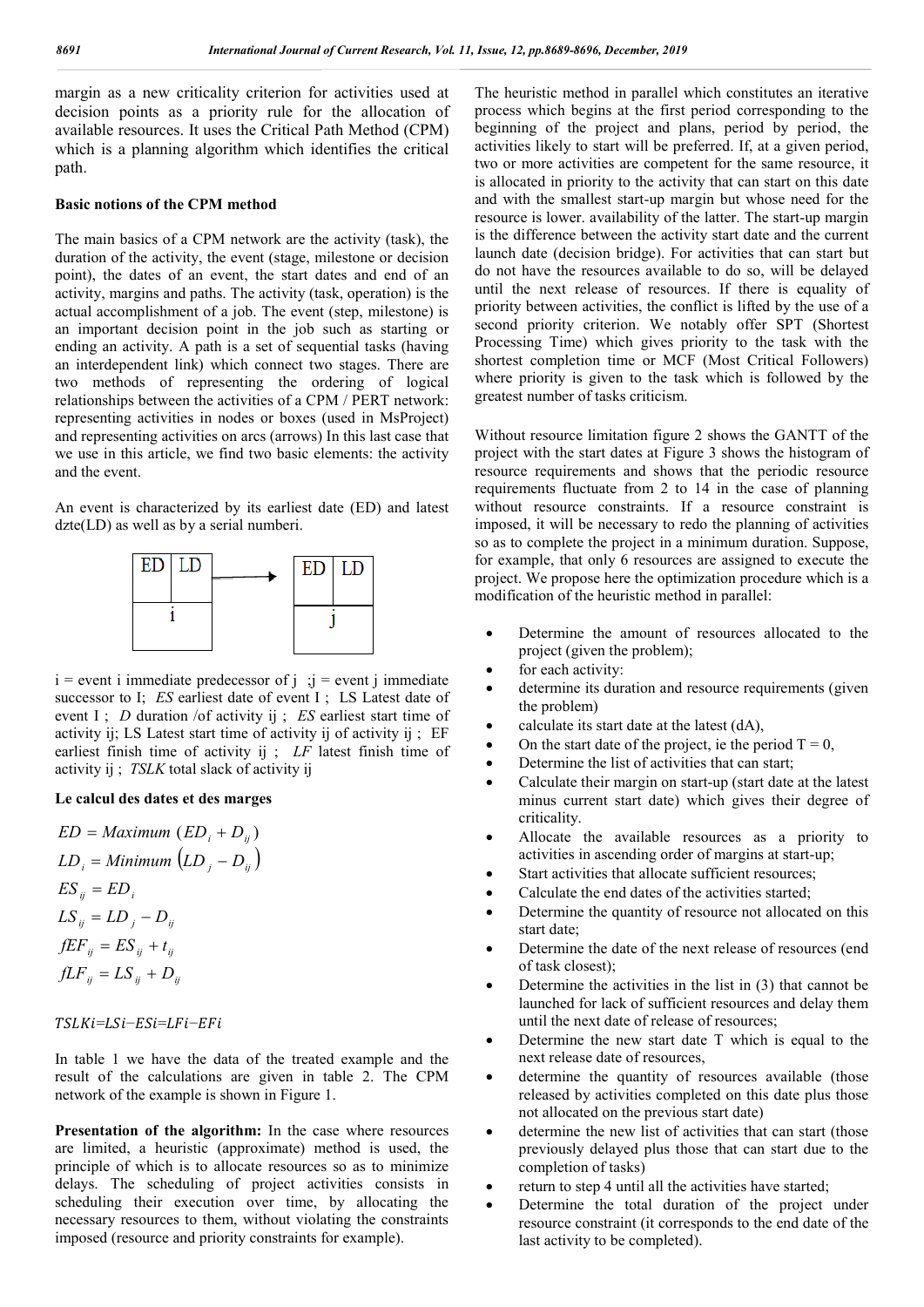

Figure 1 : réseau CPM avec activité critiques en arcs en gras



### **Figure 3. Unrestricted resource use histogram**

|   | <b>Fichier</b><br>Accueil     | Insertion        | Mise en page<br>Formules             | Révision<br>Données <sup>®</sup>      | Affichage<br>Développeur            |                                                            |                                                                                             |                                                                        |
|---|-------------------------------|------------------|--------------------------------------|---------------------------------------|-------------------------------------|------------------------------------------------------------|---------------------------------------------------------------------------------------------|------------------------------------------------------------------------|
|   | P<br>Φ<br>Calibri             |                  | Ξ<br>$\cdot$ A <sup>*</sup><br>$+11$ | $\frac{1}{2}$<br>$\equiv$<br>$\equiv$ | Renvoyer à la ligne automatiquement | Standard                                                   | - 3                                                                                         | j<br>Σ۰<br>Ŧ<br>P                                                      |
|   | h·<br>Collect<br>$G$ $I$<br>¥ | $S$ $\tau$       | $\mathbb{H}$ .<br>$A - A$            | 建模<br><b>EEE</b>                      | Fair Fusionner et centrer           | 9<br>$\frac{1}{2}$ % 000 $\frac{6}{20}$ % $\frac{100}{20}$ | Mise en forme Mettre sous forme Styles de<br>conditionnelle *<br>cellules *<br>de tableau v | $\overline{\phi}$ .<br>Insérer Supprimer Format<br>$\mathbb{Z}^*$<br>× |
|   | Presse-papiers G              | Police           | 盲                                    | Alignement                            | 隊                                   | Nombre<br>毒                                                | Style                                                                                       | Cellules                                                               |
|   | D <sub>23</sub>               | $\mathbf{v}$     | $f_x$                                |                                       |                                     |                                                            |                                                                                             |                                                                        |
|   | A                             | B                | C                                    | D                                     | F                                   | F                                                          | G                                                                                           | H                                                                      |
|   | <b>DESIGNATION</b>            | <b>DUREE</b>     | <b>DEBUT AU PLUS TARD</b>            | <b>DEBUT AU PLUTÔT</b>                | <b>FIN AU PLUTÔT</b>                | <b>FIN AU PLUS TARD</b>                                    | DATE DE DEMARRAGE<br><b>BESOIN EN RESSOURCES</b>                                            |                                                                        |
|   | А                             | 15               | $10$                                 | 0                                     | 15                                  | 25                                                         | 0                                                                                           |                                                                        |
|   | B                             | 20               |                                      | $\overline{0}$                        | 20                                  | $\overline{20}$                                            | 0                                                                                           |                                                                        |
|   |                               | 5                | 20                                   | 20                                    | 25                                  | 25                                                         | 0                                                                                           |                                                                        |
|   | D                             | 10 <sup>10</sup> | 25                                   | 25                                    | 35                                  | 35                                                         | $\mathbf{0}$                                                                                |                                                                        |
| b | F                             | 10               | 25                                   | 20                                    | 30                                  | 35                                                         | 0                                                                                           | 3                                                                      |
|   |                               | 20               | 30                                   | $\overline{25}$                       | 45                                  | 50                                                         | $\mathbf{0}$                                                                                | 4                                                                      |
|   | G                             | 15               | 35                                   | 35                                    | 50                                  | 50                                                         | $\pmb{0}$                                                                                   | $\overline{2}$                                                         |
|   | Ĥ                             | 10 <sup>°</sup>  | 40                                   | 20                                    | 30                                  | 50                                                         | $\mathbf{0}$                                                                                | 5                                                                      |
|   |                               |                  |                                      |                                       |                                     |                                                            |                                                                                             |                                                                        |

**Figure 4. Activities sheet**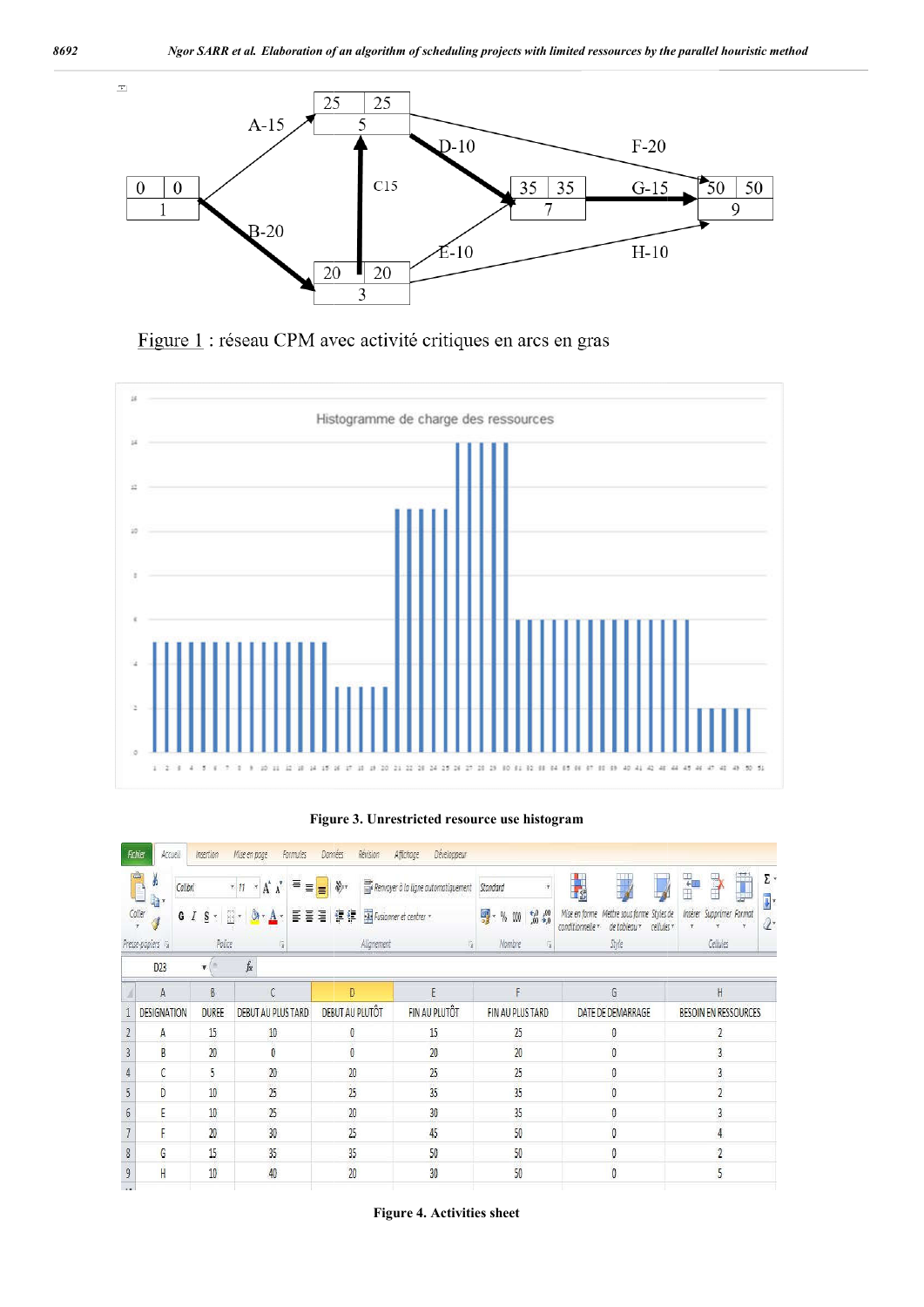|                 | Fichier<br>Accueil | Insertion                                           | Mise en page<br>Formules                                        | <b>Données</b>                 | Révision   | Affichage                           | Développeur                   |                                |                        |                                   |                                              |
|-----------------|--------------------|-----------------------------------------------------|-----------------------------------------------------------------|--------------------------------|------------|-------------------------------------|-------------------------------|--------------------------------|------------------------|-----------------------------------|----------------------------------------------|
|                 | Ê<br>ŵ             | Calibri                                             | ≣<br>$\mathcal{G}$<br>$A^{\uparrow}$<br>11<br>$\mathbf{v}$<br>A | $\frac{1}{2}$<br>言<br>$\equiv$ |            | Renvoyer à la ligne automatiquement |                               | Standard                       |                        | <b>The Second</b>                 | $\mathbb{I}$                                 |
|                 | h,<br>Coller<br>v  | $\cal I$<br>G<br>$\underline{s}$<br>$\mathcal{F}_1$ | 眼<br>F<br>$\mathbf{A}$<br>$\Diamond$<br>×.<br><b>W</b><br>÷     | 使病<br>言<br>鼍                   |            | Fusionner et centrer                |                               | q<br>$\frac{9}{6}$<br>000<br>v | 0,0,0,0,0              | Mise en forme<br>conditionnelle * | Mettre sous forme Sty<br>de tableau *<br>cel |
|                 | Presse-papiers is  | Police                                              | 覧                                                               |                                | Alignement |                                     | $\overrightarrow{\mathbf{5}}$ | Nombre                         | $\tilde{\mathbb{F}}_2$ |                                   | Style                                        |
|                 | A1                 | $\overline{\mathbf{v}}$                             | $f_{\rm x}$<br>Nom                                              |                                |            |                                     |                               |                                |                        |                                   |                                              |
|                 | A                  | B                                                   | Ć                                                               | D                              | E          | F                                   | G                             | H                              |                        |                                   | $\mathsf K$                                  |
|                 | Nom                | Prénom                                              | Statut                                                          |                                |            |                                     |                               | DOMAINES D'ACTIVITES           |                        |                                   |                                              |
|                 | 2 SENE             | <b>DEMBA</b>                                        |                                                                 | A                              | B          | C                                   | D                             | E                              | F                      | G                                 | H                                            |
|                 | 3 SY               | <b>PATHE</b>                                        |                                                                 | $\overline{A}$                 | B          | $\mathsf{C}$                        | D                             | E                              | F                      | G                                 | H                                            |
|                 | 4 FALL             | ALIOU                                               |                                                                 | A                              | B          | C                                   | D                             | E                              | F                      | G                                 | H                                            |
|                 | 5 NGOM             | <b>DOUDOU</b>                                       |                                                                 | $\overline{A}$                 | B          | $\mathsf{C}$                        | D                             | E                              | F                      | G                                 | H                                            |
|                 | 6 NDOUR            | PAPE                                                |                                                                 | A                              | B          | C.                                  | D                             | E                              | F                      | G                                 | H                                            |
| $7\overline{ }$ | KA                 | <b>MOUSSA</b>                                       |                                                                 | A                              | B          | $\mathsf{C}$                        | D                             | E                              | F                      | G                                 | H                                            |
| $\,$ 8          |                    |                                                     |                                                                 |                                |            |                                     |                               |                                |                        |                                   |                                              |

## **Figure 5. The Resources sheet**

| <b>DATE DE</b><br><b>LANCEMENT</b> | <b>RESSOURCES</b><br><b>DISPONIBLES</b> | .<br><b>POUVANT</b><br><b>ETRE</b> |         |         | <b>DEBUT AU   MARGE AU   ACTIVITES A</b><br>PLUS TARD DEMARRAGE LANCER (BR) | <b>FIN</b> | <b>DATE DE ACTIVITES A</b><br><b>RETARDER</b> | --------<br><b>PROCHAINE</b><br><b>LIBERATION DE</b> | <b>NON</b><br><b>ALLOUEES</b> | Lancer<br>l'ordonnancement |
|------------------------------------|-----------------------------------------|------------------------------------|---------|---------|-----------------------------------------------------------------------------|------------|-----------------------------------------------|------------------------------------------------------|-------------------------------|----------------------------|
| O                                  | 6                                       |                                    |         |         |                                                                             |            |                                               |                                                      | $\mathbf{1}$                  |                            |
|                                    |                                         | B(3)                               | $\circ$ |         | $O$ B(3)                                                                    | 20         |                                               | 15                                                   |                               |                            |
|                                    |                                         | A(2)                               | 10      |         | 10  A(2)                                                                    | 15         |                                               |                                                      |                               |                            |
| 20                                 | 6                                       |                                    |         |         |                                                                             |            |                                               |                                                      | 0                             |                            |
|                                    |                                         | C(3)                               | 20      |         | 0 <sup>2</sup>                                                              | 25 H       |                                               | 25                                                   | $\circ$                       |                            |
|                                    |                                         | E(3)                               | 25      |         | 5E                                                                          | 30         |                                               |                                                      |                               |                            |
|                                    |                                         | H(5)                               | 40      | 20      |                                                                             |            |                                               |                                                      |                               |                            |
| 25                                 | $\mathbf{3}$                            |                                    |         |         |                                                                             |            |                                               |                                                      | $\mathbf{1}$                  |                            |
|                                    |                                         | D(2)                               | 25      |         | 0 <sub>D</sub>                                                              | 35 F       |                                               | 35                                                   |                               |                            |
|                                    |                                         | F(4)                               | 30      | 5       |                                                                             |            | Н                                             |                                                      |                               |                            |
|                                    |                                         | H(5)                               | 40      | 15      |                                                                             |            |                                               |                                                      |                               |                            |
| 30                                 | $\overline{4}$                          |                                    |         |         |                                                                             |            |                                               |                                                      | $\mathbf 0$                   |                            |
|                                    |                                         | F(4)                               | 30      | 0F      |                                                                             | 50 H       |                                               | 50                                                   |                               |                            |
|                                    |                                         | H(5)                               | 40      | 10      |                                                                             |            |                                               |                                                      |                               |                            |
| 35                                 | $\overline{2}$                          |                                    |         |         |                                                                             |            |                                               |                                                      | O                             |                            |
|                                    |                                         | G(2)                               | 35      |         | 0 <sub>G</sub>                                                              | 50 H       |                                               | 50                                                   |                               |                            |
|                                    |                                         | H(5)                               | 40      | 5       |                                                                             |            |                                               |                                                      |                               |                            |
| 50                                 | 6                                       |                                    |         |         |                                                                             |            |                                               |                                                      | $\mathbf{1}$                  |                            |
|                                    |                                         | H(5)                               | 40      | $-10$ H |                                                                             | 60         |                                               | 60                                                   |                               |                            |
|                                    |                                         |                                    |         |         |                                                                             |            |                                               |                                                      |                               |                            |

# **Figure 6. Scheduling sheet**

| Activités |    | Durée Besoins en Ressources | Date de début          | Date Fin |    |    |    | <b>GANTT PROJET</b> |    |    |    |    |    |    |    |    |    |
|-----------|----|-----------------------------|------------------------|----------|----|----|----|---------------------|----|----|----|----|----|----|----|----|----|
| A         | 15 |                             |                        | 15       |    |    |    |                     |    |    |    |    |    |    |    |    |    |
| B         | 20 |                             |                        | 20       |    |    |    |                     |    |    |    |    |    |    |    |    |    |
| ∼<br>u    | 5  |                             | 20                     | 25       |    |    |    |                     |    |    |    |    |    |    |    |    |    |
| D         | 10 |                             | 25                     | 35       |    |    |    |                     |    |    |    |    |    |    |    |    |    |
|           | 10 |                             | 20                     | 30       |    |    |    |                     |    |    |    |    |    |    |    |    |    |
|           | 20 | 4                           | 30                     | 50       |    |    |    |                     |    |    |    |    |    |    |    |    |    |
| G         | 15 |                             | 35                     | 50       |    |    |    |                     |    |    |    |    |    |    |    |    |    |
| н         | 10 |                             | 50                     | 60       |    |    |    |                     |    |    |    |    |    |    |    |    |    |
|           |    |                             | <b>DUREE DU PROJET</b> | 60       | 10 | 15 | 20 | 25                  | 30 | 35 | 40 | 45 | 50 | 55 | 60 | 65 | 70 |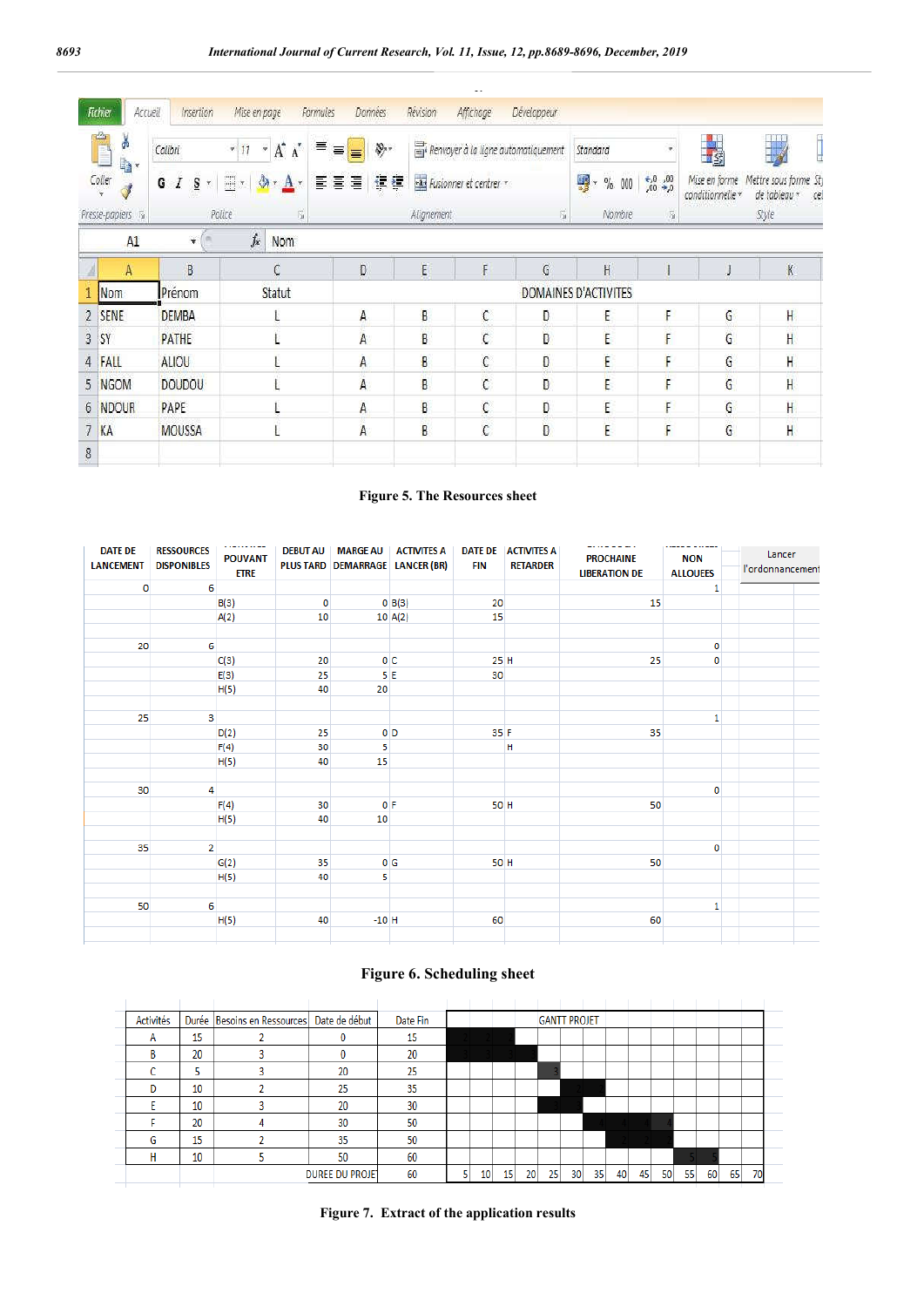

**Figure 8. Constrained resource use histogram**

| Activités | Durée | Besoins en Ressources | Date de début          | Date Fin |                 |                 |           |    | <b>GANTT PROJET</b> |                 |    |    |    |    |    |    |    |
|-----------|-------|-----------------------|------------------------|----------|-----------------|-----------------|-----------|----|---------------------|-----------------|----|----|----|----|----|----|----|
| A         | 15    |                       |                        | 15       |                 |                 |           |    |                     |                 |    |    |    |    |    |    |    |
| R         | 20    |                       |                        | 20       |                 |                 |           |    |                     |                 |    |    |    |    |    |    |    |
|           | 5     |                       | 20                     | 25       |                 |                 |           |    |                     |                 |    |    |    |    |    |    |    |
| D         | 10    |                       | 25                     | 35       |                 |                 |           |    |                     |                 |    |    |    |    |    |    |    |
|           | 10    |                       | 20                     | 30       |                 |                 |           |    |                     |                 |    |    |    |    |    |    |    |
|           | 20    |                       | 25                     | 45       |                 |                 |           |    |                     |                 |    |    |    |    |    |    |    |
| G         | 15    |                       | 35                     | 50       |                 |                 |           |    |                     |                 |    |    |    |    |    |    |    |
| н         | 10    |                       | 20                     | 30       |                 |                 |           |    |                     |                 |    |    |    |    |    |    |    |
|           |       |                       | <b>DUREE DU PROJET</b> | 50       | 10 <sup>1</sup> | 15 <sup>1</sup> | <b>20</b> | 25 | 30                  | 35 <sup>1</sup> | 40 | 45 | 50 | 55 | 60 | 65 | 70 |

**Figure 8. GANTT plan without resource limitatio.**

The application of the method requires knowledge of the critical path method. The limitation imposed by the availability of resources leads to delaying the start of certain activities. The method aims to minimize delays by determining, according to an iterative process that respects the constraints of resources and priority of activities, the scheduled start dates of the activities and the resources allocated to these activities. The allocation obeys selected priority rules making it possible to settle resource conflicts, if necessary. The result obtained at the end of the process is a final schedule for a balanced project in terms of resource use. The start and end dates for each task in this calendar become the scheduled start and scheduled end dates, respectively. Although the example treated only concerns the case of a single resource, the method is applied to cases of multi-resources for a project, it will be necessary to apply the procedure simultaneously on the different activities. This procedure applies to multi-projects, however, distinguishing between the activities of the different projects. A manual application of the algorithm is shown in Table 3. We note that under the limitation of resources to 6, the duration of the project goes to 60 time units. For large-scale projects, manual application becomes very tedious, hence the need to use computers.

**Computerized implementation of the algorithm:** The manual application of the method can be tedious but it is easy to implement thanks to a computer application developed to lighten the task for managers. We used Visual Basic for Applications (VBA), for programming the procedure. The use of the application does not require knowledge of VBA because

the user works only on an Excel workbook comprising five sheets: Home, Resources, Activities, Scheduling and Guide. Accueil the Home sheet briefly indicates to the user the procedure to follow to carry out the scheduling of his project.

**Tableau 1. Data of the example treated**

| Activities | Prédécessors | Duration | Need of ressources |
|------------|--------------|----------|--------------------|
| А          |              | 15       |                    |
|            |              | 20       |                    |
|            | R            |          |                    |
|            | A, C         | 10       |                    |
| E          |              | 10       |                    |
| F          | A,C          | 20       |                    |
| G          | D,E          |          |                    |
|            |              |          |                    |

**Tableau 2. Calculation of dates and total margin**

| Activities | Duration |    | Programmedstard date Programmed finish date |
|------------|----------|----|---------------------------------------------|
| А          | 15       |    | ۱۲,                                         |
| B          | 20       |    | 20                                          |
|            |          | 20 | 25                                          |
|            |          | 25 | 35                                          |
| E          |          | 20 | 30                                          |
| F          | 20       | 30 | 50                                          |
| G          |          | 35 | 50                                          |
|            |          | 50 |                                             |

- The Activities sheet in Figure 4 collects information on activities
- He Resources sheet in Figure 5 collects information about resources.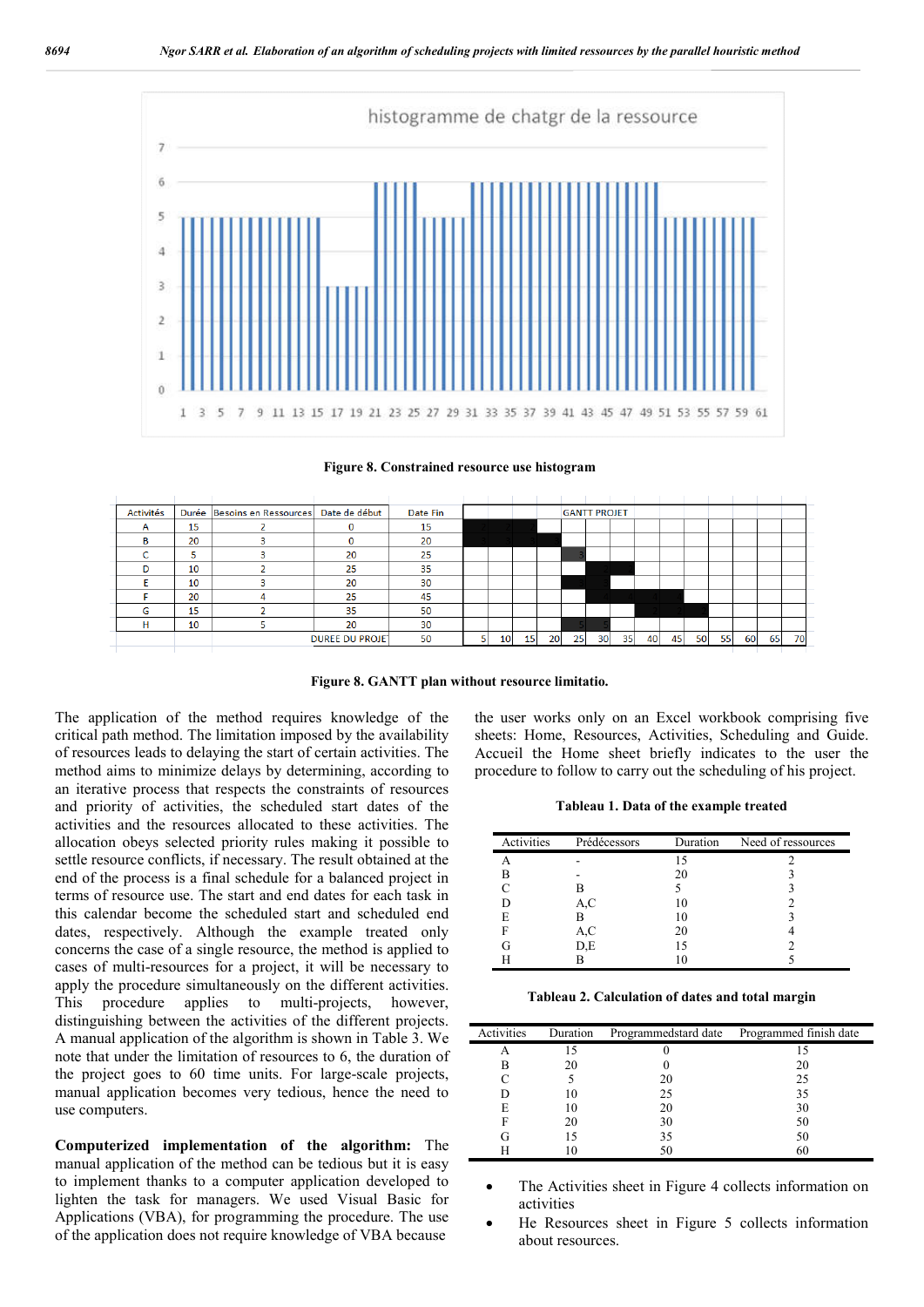| Activities | Duration | Need of ressources | ES | LS | EF | ΙF<br>ப | <b>TSLK</b> |
|------------|----------|--------------------|----|----|----|---------|-------------|
|            |          |                    |    | 10 |    | 25      |             |
|            | 20       |                    |    | 0  | 20 | 20      |             |
|            |          |                    | 20 | 20 | 25 | 25      |             |
|            |          |                    | 25 | 25 | 35 | 35      |             |
|            |          |                    | 20 | 25 | 30 | 35      |             |
|            | 20       |                    | 25 | 30 | 45 | 50      |             |
|            |          |                    | 35 | 35 | 50 | 50      |             |
|            |          |                    |    | 40 | 30 | 50      |             |

**Tableau 3. Project work program**

**Tableau 4. Results of the manual application of the algorithm**

| Stard date | Avelableressources | Activity be<br>can stard | Need of<br>ressouces | LS                       | Marge in<br>stard date | Activirtstarted | Finish<br>date | Retardedactivity | Nextstard<br>date | Non allocated<br>ressources |
|------------|--------------------|--------------------------|----------------------|--------------------------|------------------------|-----------------|----------------|------------------|-------------------|-----------------------------|
| $\circ$    | 6                  | А                        | ◠                    | 10                       | 10                     |                 | 15             |                  | 15                |                             |
|            |                    | B                        |                      | $\mathbf{0}$             | $\mathbf{0}$           | B               | 20             |                  |                   |                             |
| 15         |                    |                          |                      | $\overline{\phantom{a}}$ |                        |                 |                |                  | 20                |                             |
| 20         | n                  |                          |                      | 30                       | 10                     |                 | 25             |                  | 25                |                             |
|            |                    |                          |                      | 25                       |                        | E               | 30             |                  |                   |                             |
|            |                    |                          |                      | 40                       | 20                     |                 |                | $H - 25$         |                   |                             |
| 25         |                    | Н                        |                      | 40                       | 15                     |                 |                | $H - 30$         | 30                |                             |
|            |                    |                          |                      | 25                       | $\Omega$               | D               | 35             |                  |                   |                             |
|            |                    |                          |                      | 30                       |                        |                 |                | $F - 30$         |                   |                             |
| 30         |                    |                          |                      | 40                       | 10                     |                 |                | $H - 35$         | 35                |                             |
|            |                    |                          |                      | 30                       |                        |                 | 50             |                  |                   |                             |
| 35         |                    | н                        |                      | 40                       |                        |                 |                | $H - 50$         | 50                |                             |
|            |                    |                          |                      | 35                       |                        | ί÷              | 50             |                  |                   |                             |
| 50         | h                  | Н                        |                      | 40                       | $-10$                  |                 | 60             |                  |                   |                             |

- The Scheduling sheet, it is on this sheet that the scheduling results are displayed as shown in Figure 6.
- The Guide sheet: by means of examples, it can guide the user as to how to fill in the information in the Activities and Resources sheets.

To test the application, we took the example of the project whose scheduling was manually processed above in Table 1 following the same planning procedure as that of the application. By launching the application, we obtained exactly the same results as those of the manually processed example. Figure 7 shows an extract from the results provided by the computer application. Under the resource constraint, the total duration of the project goes from 50 to 60, a delay of 10 time units compared to the schedule without resource constraint. This delay is due to the delay in starting activity H from its start date at the latest. Here the maximum load never exceeds 6 men. As shown in the load histogram in Figure 8.

#### **Conclusion**

The problem of optimizing resource allocation and project completion times remains a major concern for project managers. The various theoretical and methodological approaches, including in particular the critical path and critical chain method as well as many heuristic methods constitute a significant advance but have not yet made it possible to find the optimal solution. The planning procedure that we propose in this article is intended to contribute to this quest for optimal methods in the case of planning projects subject to resource constraints. It proposes a modification of the parallel planning algorithm. Our algorithm applies to both multi-projects and multi-resources. The computer application developed under VBA is a significant help for project managers who will thus be able to carry out What If? in the allocation of project resources. As the project manager rarely does a single constraint in the conduct of his project, there is still much to do in the quest for optimal solutions in project management.

# **REFERENCES**

- Baar, T., Brucker, P., and Knust, S., 1997. "Tabu Search Algorithms for Resource-Constrained ProjectScheduling Problems", in: S. Voss *et al.* (Eds.), *Metaheuristics: Advances and Trends in Local Search Paradigms for Optimization*, Kluwer Academic Publishers, p1-18. 1997
- Bandelloni, M., Tucci, M., Rinaldi, R., 1994. "Optimal Resource Leveling Using Non-Ser Dynamic Programming", *European Journal of Operational Research*, N)78, 2, p162-178. 1994
- Baradaran, S., S. M. T. F. Ghomi, M. Mobini, and S. S. Hashemin. 2010. A hybrid scatter search approach for resource-constrained project scheduling problem in PERTtype networks. *Advances in Engineering Software N°*41 p7- 8. 2010
- Bhaskar, T., M. N. Pal, and A. K. Pal. 2011. A heuristic method for RCPSP with fuzzy activity times. *European Journal of Operational Research N°*208 . 2011
- Bianco, L., Dell Olmo, P., Speranza, M.G., 1998. "Heuristics for Multimode Scheduling Problems with dedicated resources" European journal of Operationnal Research, N°107 p260-271. 1998
- Boctor, F. F., 1993. Heuristics for Scheduling Projects with Resource Restrictions and
- Boctor, F. F., 1996a, A New and Efficient Heuristic for Scheduling Projects with Resource
- Boctor, F. F., 1996b, Resource-Constrained Project Scheduling by Simulated Annealing,
- Boctor, F.F. 1990. Some efficient multi-heuristic procedures for resource-constrained project scheduling. European Journal of Operational Research, N°49, p3– 13. 1990
- Boctor, F.F., le problème d'allocation et de nivellement des ressources, ASAC conférence 2005
- Bouleimen K. et H. Lecoq. 2003. A new efficient simulated annealing algorithm for the resource-constrained project scheduling problem and its multiple mode version. *European Journal of Operational Research*, N°149:p268– 281.